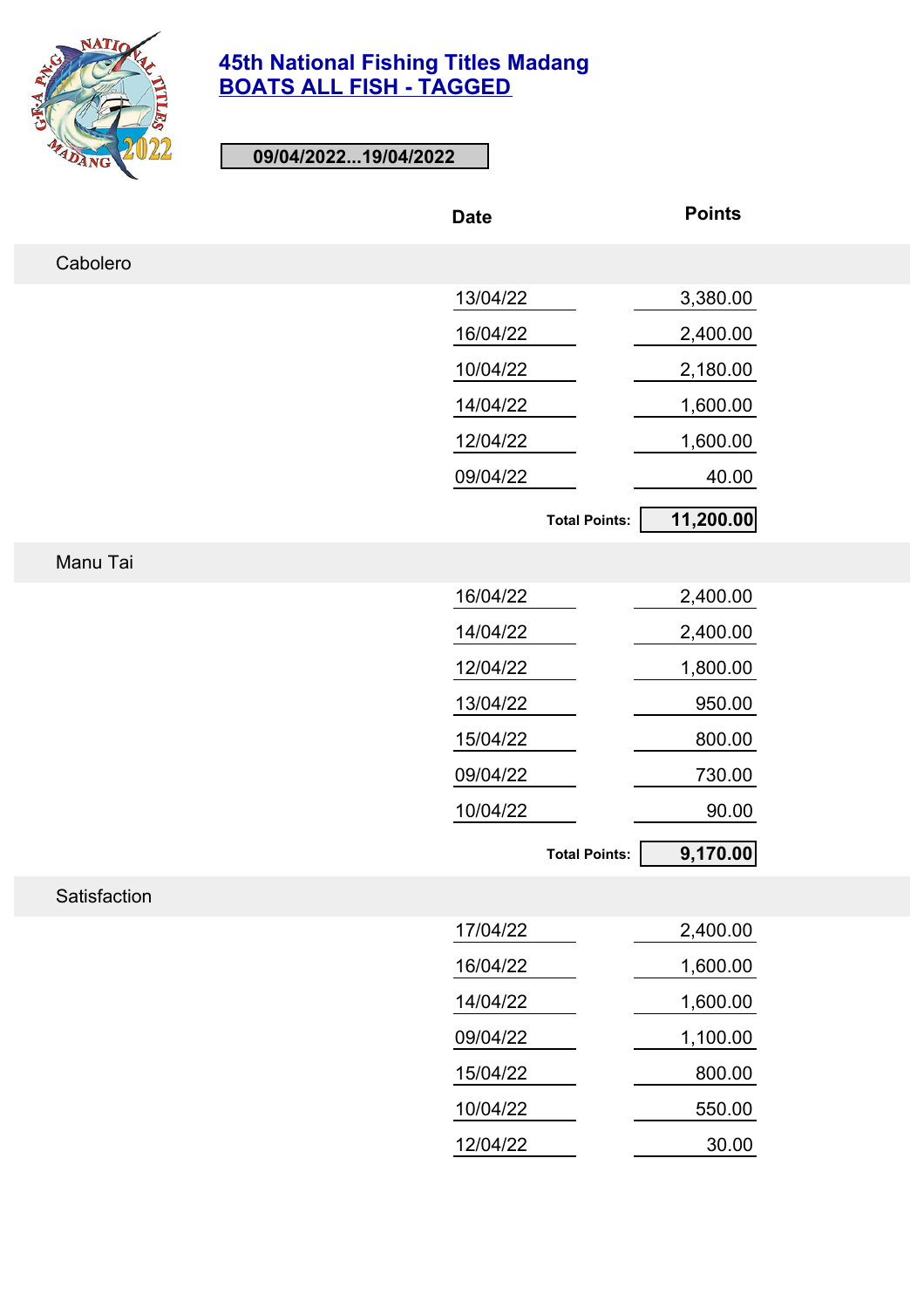

**09/04/2022...19/04/2022**

|               | <b>Date</b> |                      | <b>Points</b> |
|---------------|-------------|----------------------|---------------|
|               |             | <b>Total Points:</b> | 8,080.00      |
| Tsunami       |             |                      |               |
|               | 13/04/22    |                      | 4,900.00      |
|               | 14/04/22    |                      | 2,100.00      |
|               | 15/04/22    |                      | 800.00        |
|               |             | <b>Total Points:</b> | 7,800.00      |
| Rage On       |             |                      |               |
|               | 16/04/22    |                      | 1,630.00      |
|               | 12/04/22    |                      | 1,600.00      |
|               | 10/04/22    |                      | 1,500.00      |
|               | 15/04/22    |                      | 800.00        |
|               | 14/04/22    |                      | 800.00        |
|               | 13/04/22    |                      | 800.00        |
|               | 09/04/22    |                      | 550.00        |
|               |             | <b>Total Points:</b> | 7,680.00      |
| Sea Hawk      |             |                      |               |
|               | 15/04/22    |                      | 1,400.00      |
|               | 14/04/22    |                      | 1,400.00      |
|               | 13/04/22    |                      | 1,400.00      |
|               | 11/04/22    |                      | 820.00        |
|               | 10/04/22    |                      | 700.00        |
|               | 09/04/22    |                      | 700.00        |
|               |             | <b>Total Points:</b> | 6,420.00      |
| Lucky Luciano |             |                      |               |
|               | 16/04/22    |                      | 3,200.00      |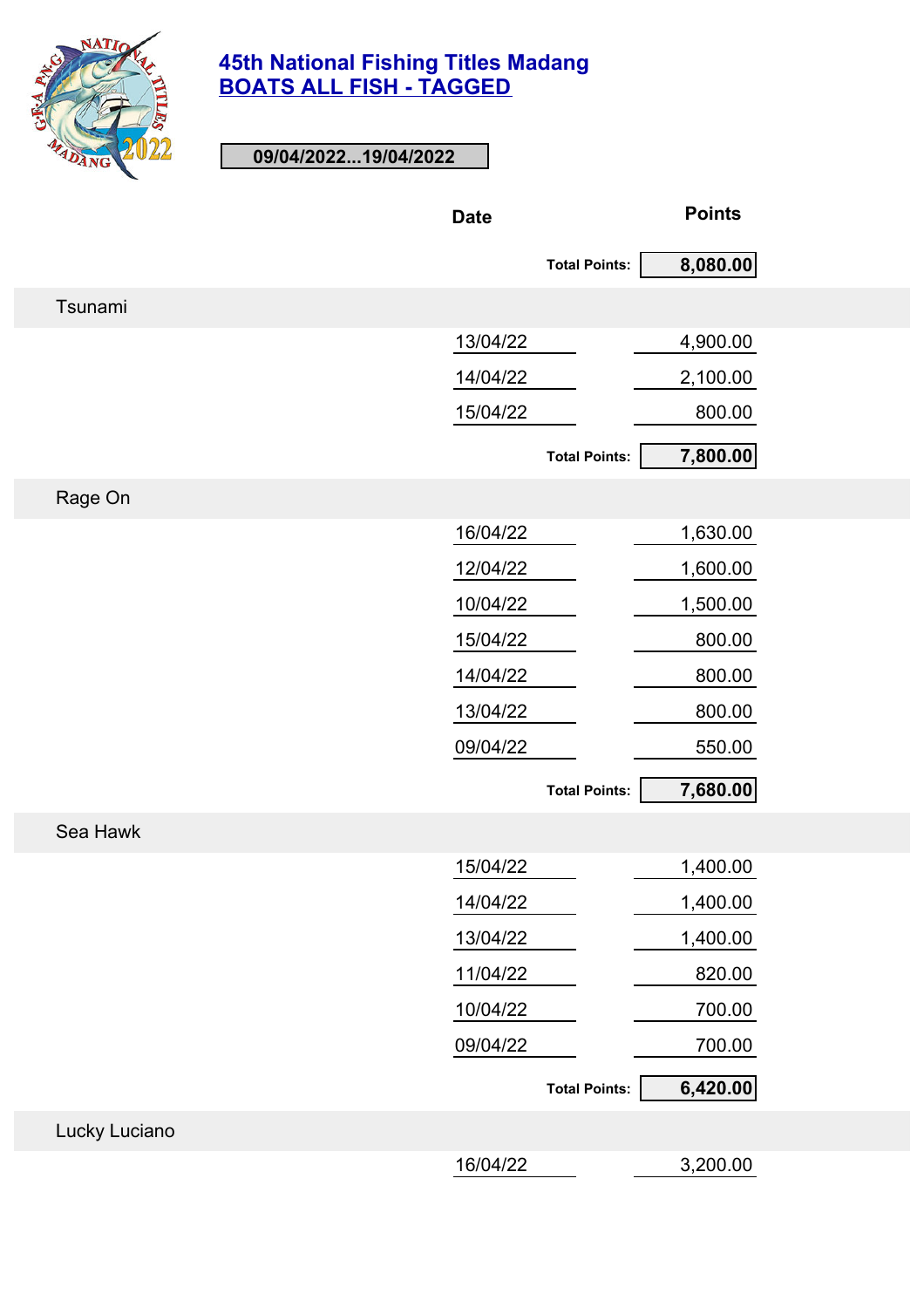

# **09/04/2022...19/04/2022**

|                    | <b>Date</b> |                      | <b>Points</b> |
|--------------------|-------------|----------------------|---------------|
|                    | 13/04/22    |                      | 1,600.00      |
|                    | 14/04/22    |                      | 950.00        |
|                    |             | <b>Total Points:</b> | 5,750.00      |
| <b>Reel Bisi</b>   |             |                      |               |
|                    | 13/04/22    |                      | 1,500.00      |
|                    | 10/04/22    |                      | 1,130.00      |
|                    | 11/04/22    |                      | 830.00        |
|                    | 14/04/22    |                      | 810.00        |
|                    |             | <b>Total Points:</b> | 4,270.00      |
| Witchdoctor        |             |                      |               |
|                    | 17/04/22    |                      | 2,700.00      |
|                    | 10/04/22    |                      | 710.00        |
|                    | 09/04/22    |                      | 700.00        |
|                    | 11/04/22    |                      | 10.00         |
|                    |             | <b>Total Points:</b> | 4,120.00      |
| <b>Salt Shaker</b> |             |                      |               |
|                    | 13/04/22    |                      | 2,100.00      |
|                    | 09/04/22    |                      | 700.00        |
|                    |             | <b>Total Points:</b> | 2,800.00      |
| Wan Moa            |             |                      |               |
|                    | 14/04/22    |                      | 1,600.00      |
|                    | 15/04/22    |                      | 800.00        |
|                    |             | <b>Total Points:</b> | 2,400.00      |
| <b>Backload</b>    |             |                      |               |